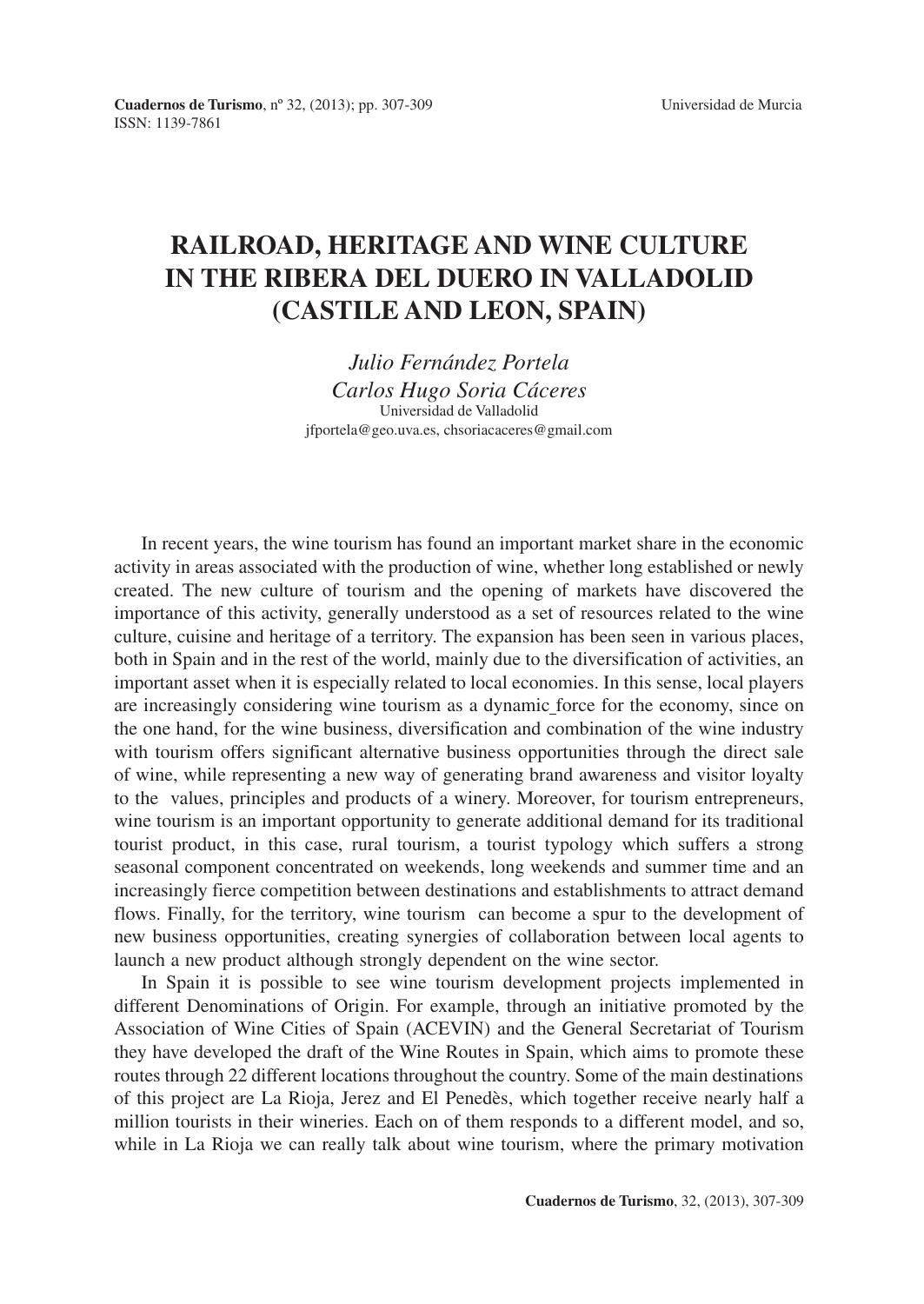of the activity is the wine and its culture, in the case of Jerez and El Penedes we have to speak of sun-and beach tourism, which takes advantage of being at a coastal destination for a short trip to a winery. The Ribera del Duero, with its emerging development, responds to the pattern observed in La Rioja, where the tourism and the visits to the wineries are primarily concerned with their own wine and heritage which interior tourism can offer.

Given this growing importance of wine tourism, the paper below intends to show the potential for wine tourism and to propose various joint promotional activities within a defined area in the Denomination of Origin Ribera del Duero, space which has historically had an important wine industry, as well as economic and infrastructural elements of great value. One of these elements, the railway Valladolid-Ariza, is taken as the fundamental basis for a proposal for the wine tourism revitalization gathering the rest of heritage, landscape, gastronomy, art and cultural resources that are located on the stretch of the Ribera del Duero in Valladolid. The wine and the railway are considered as two key elements in the history of the Ribera del Duero in Valladolid, and through them we propose to create a wine tour with the train as its driving force (Ribertrén). For the implementation of a such a route the necessary balance between supply and demand should be considered, while taking into account the diversity, quality and theming offered through the devised route. This novelty tourist product should be structured by strong corporate coherence elements, among which the most important ones are corporate image, needs and territorial barriers, proposed schedules, distance to cover and infrastructure available in the area, in this case the railway Valladolid - Ariza (now without any use).

Generally a wine tour as a tourism product must be identifiable and recognizable by tourists through the different components or particular elements (in this case the wine and the heritage of the Ribera del Duero in Valladolid), while taking into account the needs and expectations of the traveller. In short, a wine route should consider the integration under one thematic concept of resources and tourist services of interest of a wine region, in order to build a product from the destiny own identity, facilitate joint marketing of the entire area and ensure the satisfaction of demand, thus promoting the comprehensive economic and social development of the same. In the case of the Ribera del Duero in Valladolid, due to its history and future potential, it appears to meet the necessary conditions to propose the creation of a train wine tour. In this territory, through the last sixty years there have been a series of social, economic and landscape changes of some significance mainly due to the farming crisis of the mid-twentieth century. Nevertheless, the wine industry was consolidated as the engine of the economy through the production of quality wines, and, in recent decades, a newly-born wine tourism has allowed the development of a more robust economic fabric.

The autonomous region where the Ribera is placed, Castile and León, is one of the most important regioins in visitor numbers and hotel establishments of interior tourism. The Community offers various forms of tourism among which we can highlight mountain, adventure, cultural, culinary tourism, and for some years also wine tourism. In this sense, gradually this type of tourism is finding a place in the business in rural areas in Castile and Leon by creating restaurants, hotels, cottages, museums, interpretation centers, etc.. The wine potential that Castilla y Leon has, being one of the regions with the highest weight in this industry, has allowed at the same time a significant development of this